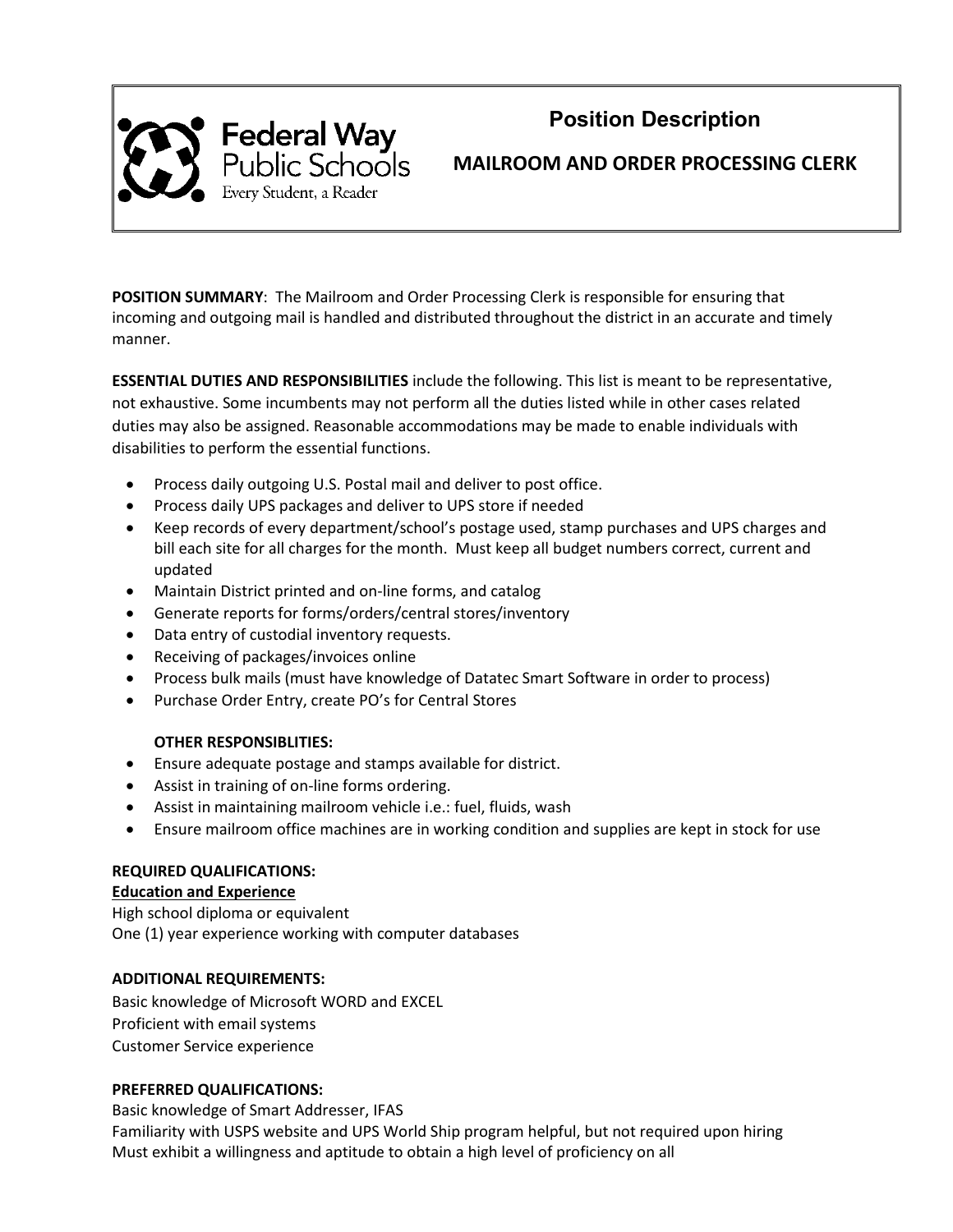## **CONDITION OF EMPLOYMENT:**

Criminal background clearance Valid Washington State Driver's License Individual must also be willing to use personal vehicle for trips to post office and Business Services. Work scheduled hours on a consistent basis

## **KNOWLEDGE OF:**

School board policies and procedures Database management Online form development

## **ABILITY TO:**

Resolve routine problems and make decisions within established parameters

Demonstrate basic knowledge of technology and willingness and ability to increase knowledge to proficiency

Must be flexible, able to cope with interruptions as part of a daily routine

Multitask

Organize and perform job responsibilities efficiently and independently without close supervision Pay strict attention to detail

Speak, read and follow written or verbal communications

Practice effective safety and security procedures within individual work routines

Develop and maintain positive customer relations with staff students, parents, and the public in a multicultural and multiracial community.

Work collaboratively with District staff and promote teamwork with co-workers

Practice ethical and professional standards of conduct including the requirements of confidentiality Abide by Federal Way Public Schools' Policies and Procedures

Perform the essential functions of the job with or without reasonable accommodations

# **PHYSICAL DEMANDS**

While performing the duties of this job, the employee will regularly stand and walk, bend neck and back, use hands for repetitive grasping and pushing/pulling. The employee will constantly be required to sit for extended periods of time and use a computer screen and keyboard. The employee may occasionally be required to squat, kneel, and use hands for fine manipulation, climb stairs/ladder, lift and reach overhead, and lift/carry. The employee must constantly lift/carry up to 10 pounds and must frequently lift /carry up to 20 pounds. The employee will occasionally lift/carry a maximum of 35 lbs. The employee is occasionally required to push/pull a maximum weight of 100 pounds.

**WORK ENVIRONMENT:** The work environment characteristics described here are representative of those an employee encounters while performing the essential functions of this job. Reasonable accommodations may be made to enable individuals with disabilities to perform the essential functions.

While performing the duties of this job, the employee regularly works in indoor and outdoor conditions and regularly works near video display. The noise level in the work environment is usually moderate. The position occasionally deals with interruptions and on occasion deals with angry and distraught employees. Individual must be able to drive the District Van and willing to load and unload mail as many times a day as needed.

## **WORK SCHEDULE**

This position typically works 8 hours a day, 12 months per year